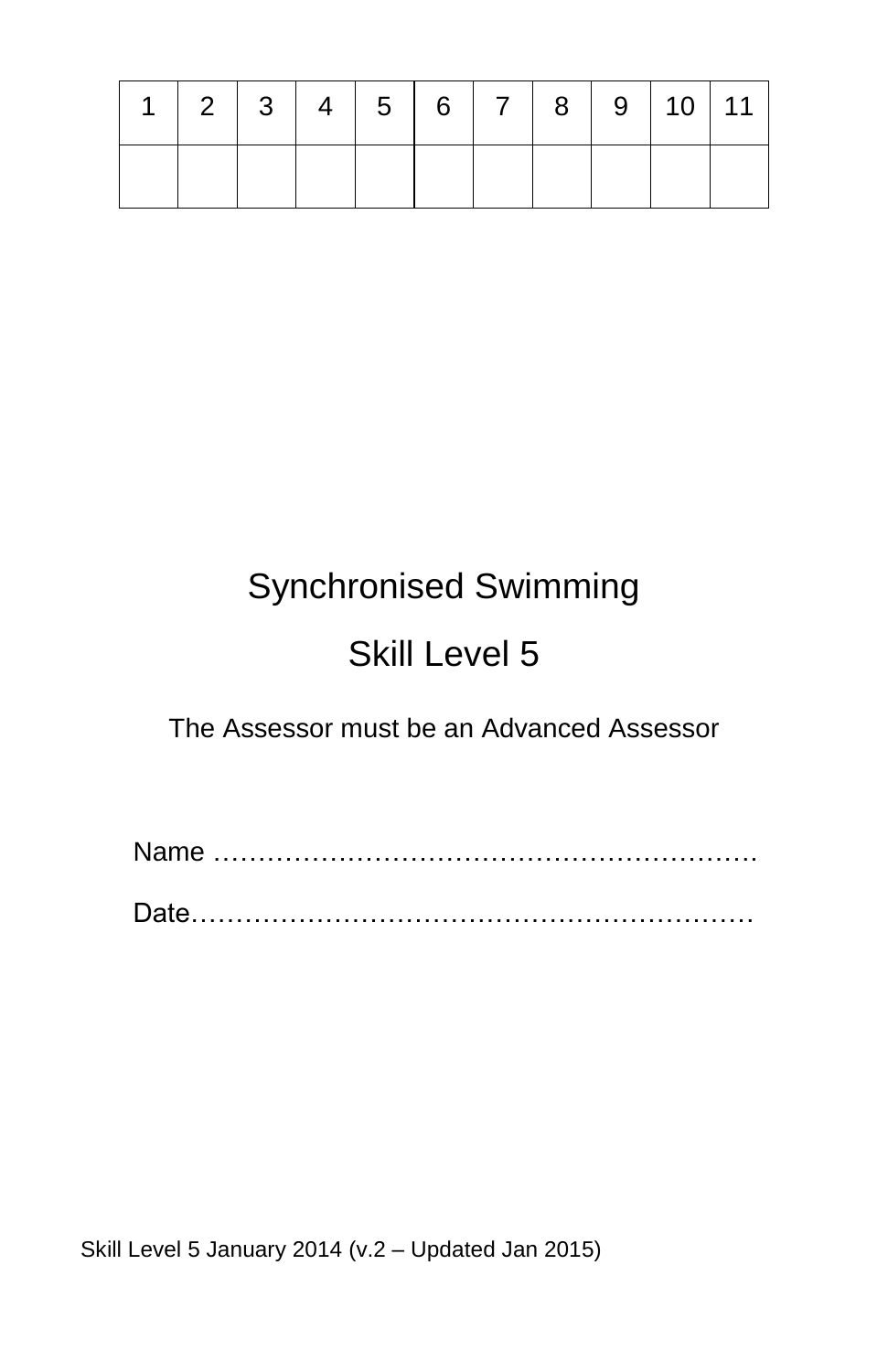#### **Contents**

#### **Pre requisite:**

PRE 1 – Right Leg over Split on land

- PRE 2 Left Leg over Split on land
	- 1. Barracuda Airborne Split
	- 2. Porpoise Twist Spin
	- 3. Aurora Twirl
	- 4. London
	- 5. Manta Ray
	- 6. Butterfly
	- 7. Ibis Continuous Spin
	- 8. Jupiter
	- 9. Travelling Ballet Leg sequence FINA Technical Duet Element 2
	- 10. Double arm eggbeater showing creative arms, 8 metres
	- 11. Vertical position (compulsory pass)

### **General Conditions**

### **Black costume and white hat to be worn.**

- 1. At least 9 out of 11 skills must be passed but all must be attempted.
- 2. Unless otherwise stated, all movements should be performed in a stationary position in uniform motion.
- 3. To ensure all points can be assessed, assessors may ask the swimmer to perform the skill up to 3 times.
- 4. Dry land skills must be assessed in an appropriate environment.
- 5. For dry land skills swimmers must wear a costume/leotard.
- 6. Assessors are asked to highlight any areas in which the swimmers are not yet competent.
- 7. Swimmers must pass a minimum of 7 skills for retakes.
- 8. Skill 11 is a compulsory pass but can be retaken as one of their 2 retakes
- 9. Except for Splits, swimmers may retake up to 2 skills once.
- 10. All points of good technique i.e. pointed toes should be assumed.
- 11. Heights given are the minimum.
- 12. Words enclosed in "inverted commas" should be regarded as approximate.
- 13. Pre requisite skills must be taken first on land. Swimmers will be informed of the result but may complete other assessments for experience.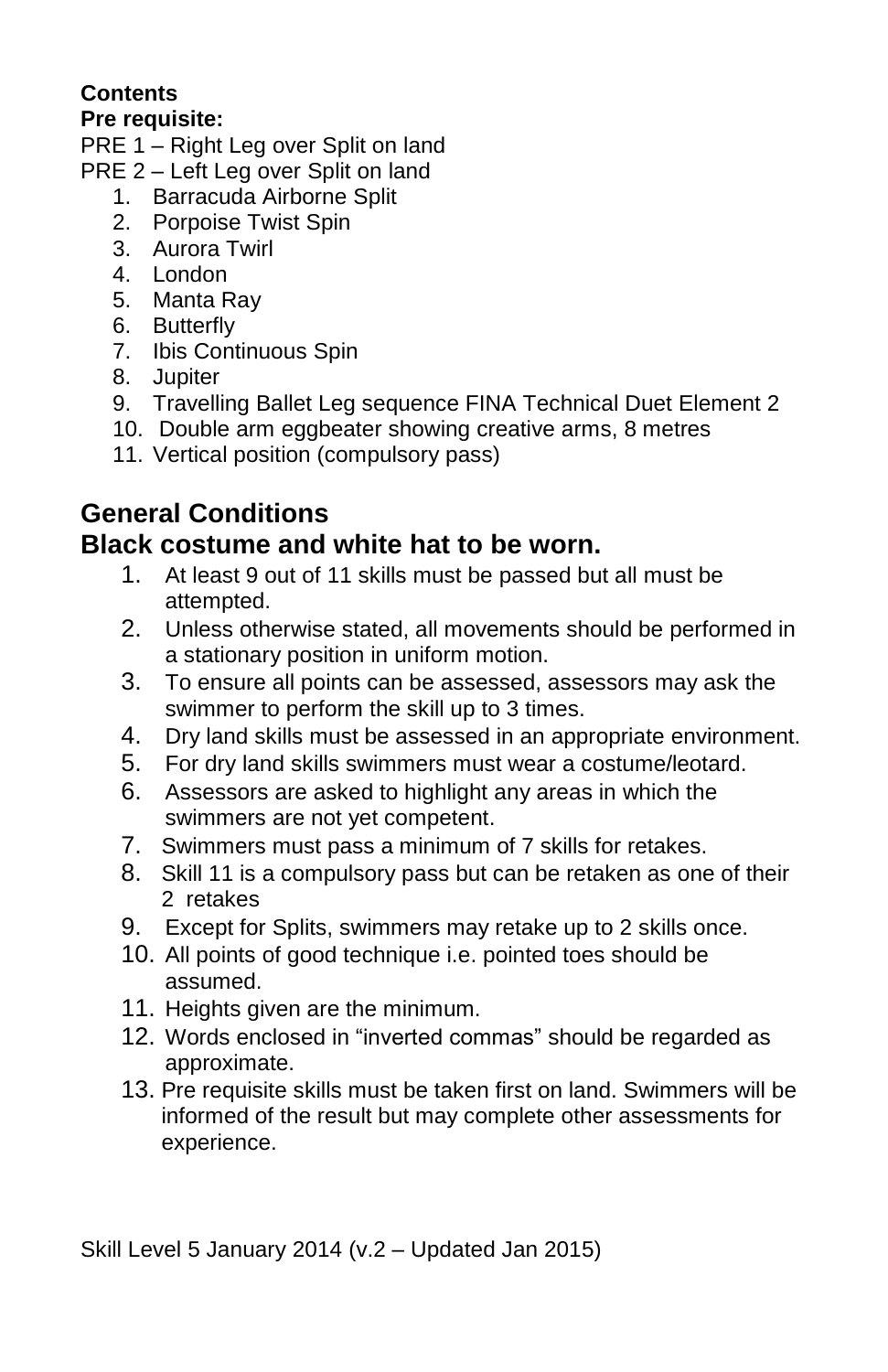Pre-requisite splits:

| Pre 1 - OVER FLAT SPLITS ON LAND Compulsory Pass           | Riaht |
|------------------------------------------------------------|-------|
| <b>10CM BLOCK TO BE PROVIDED AT THE VENUE.</b>             |       |
| Swimmer may have 2 attempts but there must be no           |       |
| coach intervention between attempts                        |       |
| i) Right leg in front of body                              |       |
| ii) Crotch touching the floor and back leg flat on floor   |       |
| iii) Arch in lower back (hands position optional)          |       |
| iv) Shoulders and hips "square" Minimal twist of the body  |       |
| v) Knees and ankles demonstrating extension                |       |
| vi) Front leg rolled so heel points towards the floor      |       |
| vii) Back leg rolled so the heel aims to point towards the |       |
| 'ceiling'                                                  |       |
| <b>Pass or Fail</b>                                        |       |
| Assessor                                                   |       |

| Pre 2 – OVER SPLITS ON LAND Compulsory Pass                | l eft |
|------------------------------------------------------------|-------|
| <b>10CM BLOCK TO BE PROVIDED AT THE VENUE.</b>             |       |
| Swimmer may have 2 attempts but there must be no           |       |
| coach intervention between attempts                        |       |
| i) Left leg in front of body                               |       |
| ii) Crotch touching the floor and back leg flat on floor   |       |
| iii) Arch in lower back (hands position optional)          |       |
| iv) Shoulders and hips "square" Minimal twist of the body  |       |
| v) Knees and ankles demonstrating extension                |       |
| vi) Front leg rolled so heel points towards the floor      |       |
| vii) Back leg rolled so the heel aims to point towards the |       |
| 'ceiling'                                                  |       |
| Pass or Fail                                               |       |
| Assessor                                                   |       |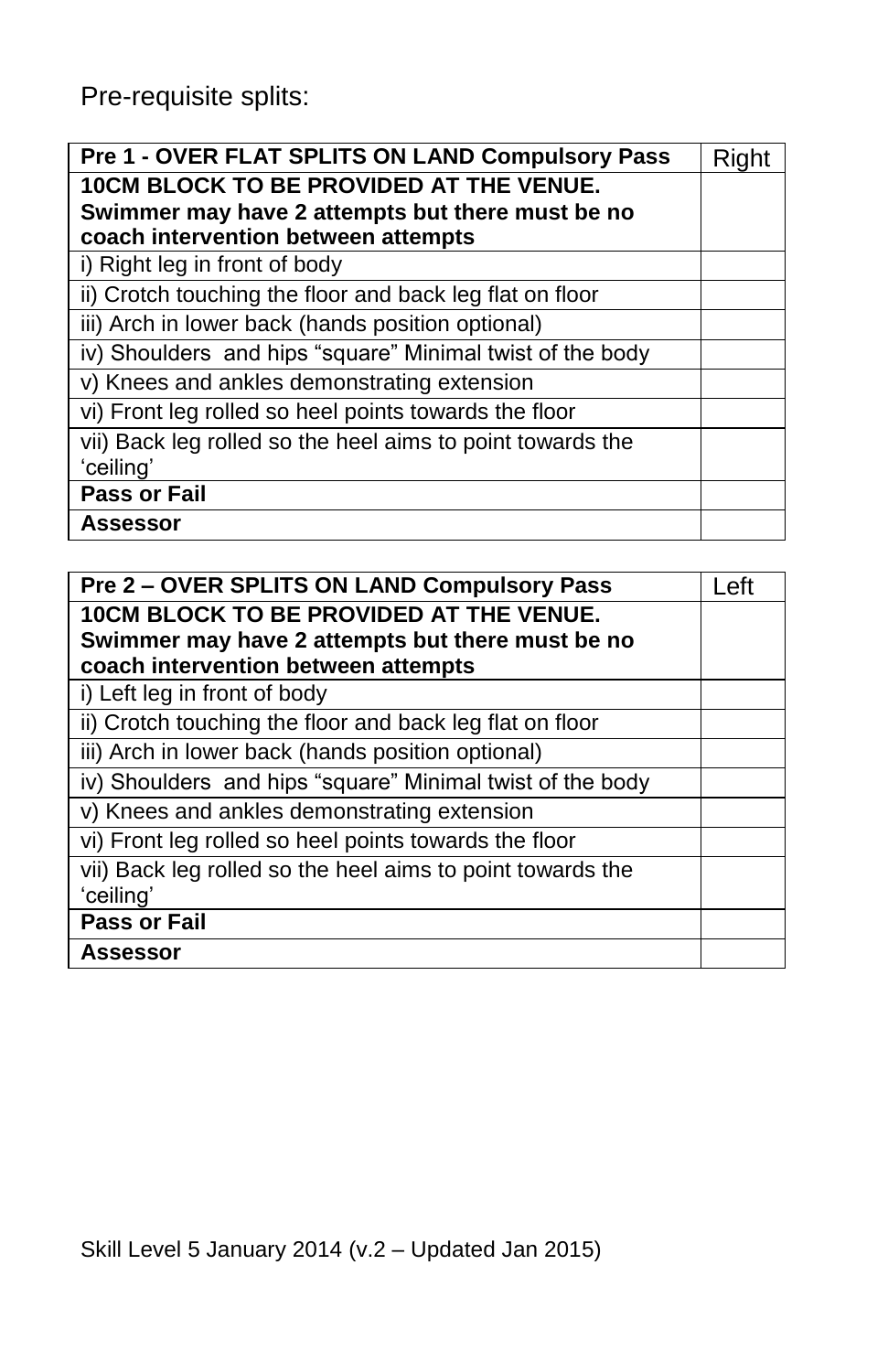| 1. Barracuda Airborne split – as per figure<br>description 308                                                         |  |
|------------------------------------------------------------------------------------------------------------------------|--|
| i) From back Layout the body pikes, back flat throughout.<br>Hips descend vertically                                   |  |
| ii) Angle of 45 degrees or less in pike position. Toes just<br>under the surface of the water. Legs vertical and tight |  |
| iii) Strong upwards movement                                                                                           |  |
| iv) During thrust legs no more than 30 degrees over the face                                                           |  |
| v) Unrolling action demonstrated. Body unrolls under the legs                                                          |  |
| vi) Body vertical with water level at top of thigh. Obvious<br>muscle tension demonstrated.                            |  |
| vii) Even split with angle of at least 170 degrees                                                                     |  |
| viii) Shoulders and hips 'square', body vertical under hips.                                                           |  |
| ix) Knees and ankles demonstrating extension                                                                           |  |
| x) Legs return to a Vertical position.                                                                                 |  |
| xi) Water level $\frac{1}{4}$ point on thigh                                                                           |  |
| xii) Fast vertical descent maintaining vertical alignment and<br>tension until feet are submerged                      |  |
| <b>Pass or Fail</b>                                                                                                    |  |
| <b>Assessor</b>                                                                                                        |  |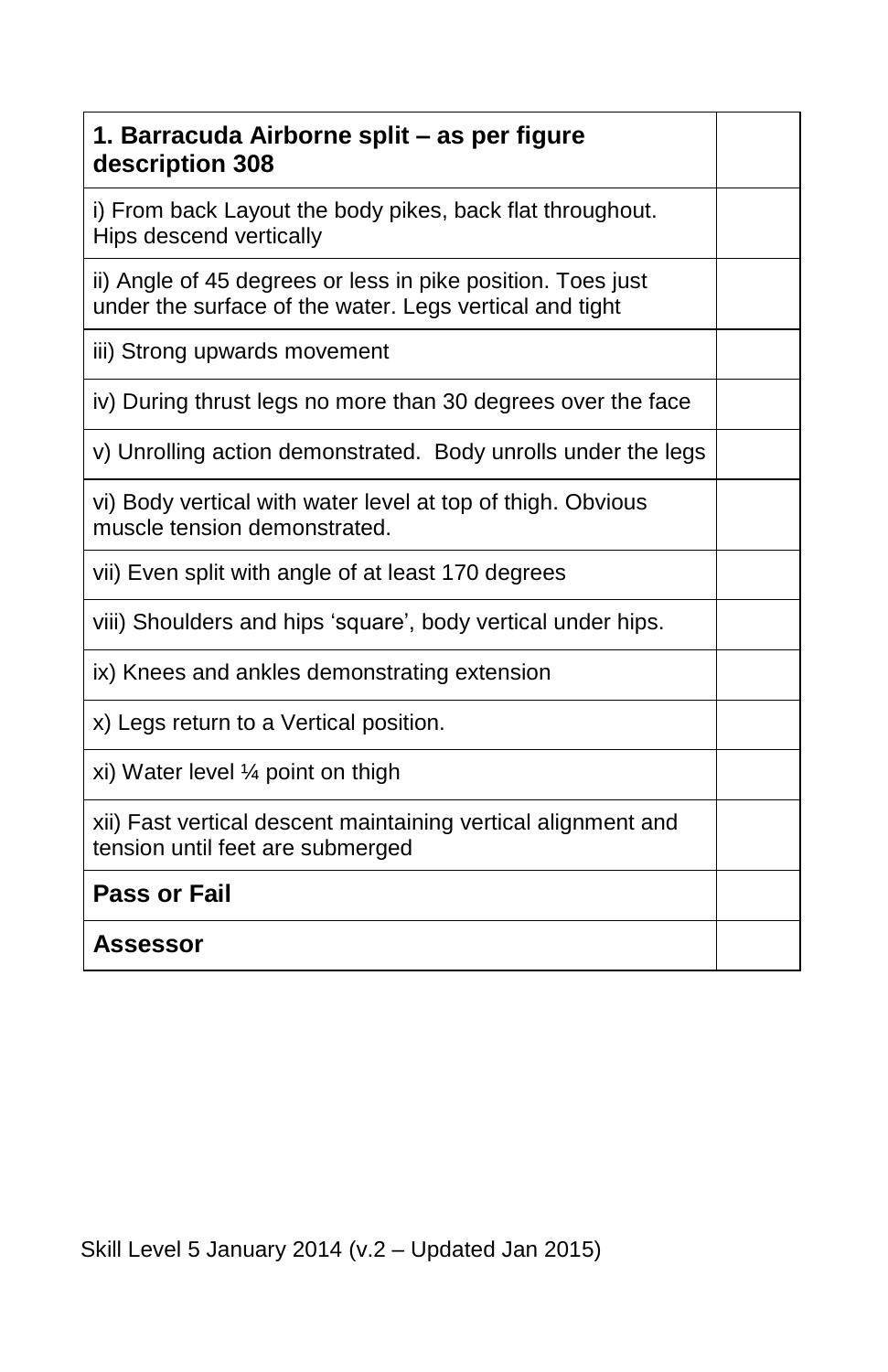| 2. Porpoise Twist Spin - as per figure description<br>355g                                                                          |  |
|-------------------------------------------------------------------------------------------------------------------------------------|--|
| i) Body at surface with face in, back of neck extended,<br>buttocks and heels at the surface.                                       |  |
| ii) Reverse scoop sculling action must be shown                                                                                     |  |
| iii) Flat back throughout                                                                                                           |  |
| iv) Hips 'replace' head in pike position                                                                                            |  |
| v) 90 degree angle shown in pike, back of neck extended and<br>head in line with trunk.                                             |  |
| vi) Body remaining no more than 10 degrees from the vertical<br>and extended as the legs are lifted                                 |  |
| vii) Legs are lifted until vertical position at top knee cap is<br>reached                                                          |  |
| viii) Back of neck stretched so head is in line with the body<br>and trunk tight. Head, shoulders and hips in vertical<br>alignment |  |
| ix) Vertical position held for 3 support sculls                                                                                     |  |
| x) Knees and feet fully extended. Muscle tightness obvious.                                                                         |  |
| xi) Rotation around the vertical axis                                                                                               |  |
| xii) Constant height maintained throughout the twist                                                                                |  |
| xiii) Rapid continuous spin of 720 degree to the heels and<br>then continuing through the surface                                   |  |
| xiv) Vertical line maintained throughout the spin                                                                                   |  |
| xv) Rotation around the vertical axis.                                                                                              |  |
| <b>Pass or Fail</b>                                                                                                                 |  |
| Assessor                                                                                                                            |  |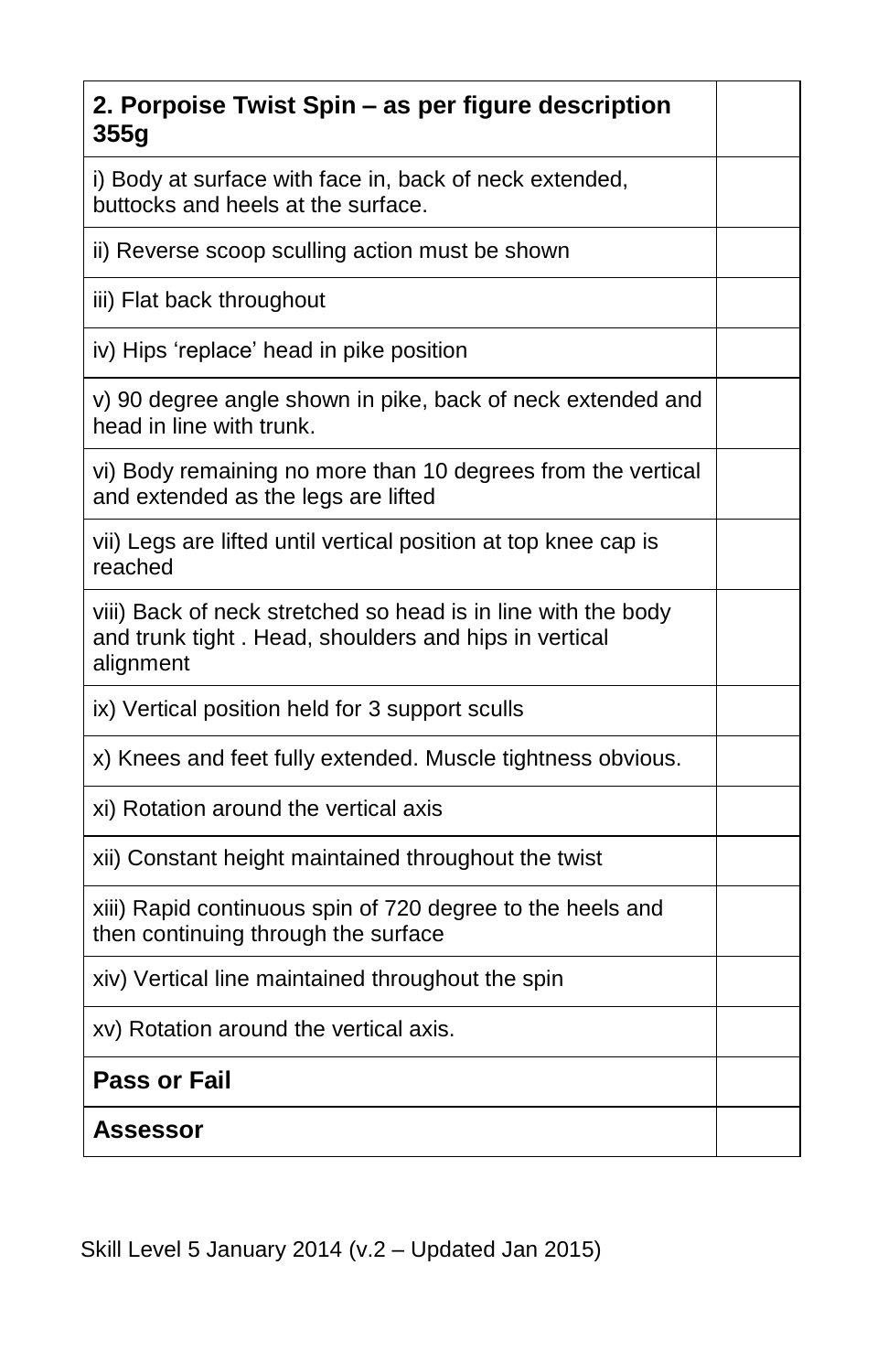| 3. Aurora Twirl - as per figure description 330c                                                 |  |
|--------------------------------------------------------------------------------------------------|--|
| i) Body at surface with face in, back of neck extended,<br>buttocks and heels at the surface.    |  |
| ii) 90 degree angle shown in pike. Hips and feet at the<br>surface.                              |  |
| iii) 90 degree angle maintained during the rotation                                              |  |
| iv) Split scull shown in Submerged double Ballet Leg position                                    |  |
| v) Legs vertical with water level no lower than ankles full<br>extension and tension in muscles  |  |
| vi) Legs rise as the legs and body move to Knight position.                                      |  |
| vii) Water level mid-thigh on vertical leg                                                       |  |
| viii) Legs extended in Knight position.                                                          |  |
| ix) Legs remain in same plane during rotation to Fishtail<br>position                            |  |
| x) Leg remains' vertical' as horizontal leg lifts to vertical<br>position, water level mid-thigh |  |
| xi) Knees and feet fully extended. Muscle tightness obvious                                      |  |
| xii) Water level top of knee cap                                                                 |  |
| xiii) Vertical position held for 2 sculls                                                        |  |
| xiv) Rapid twirl executed around the vertical axis                                               |  |
| xv) Vertical position held for 2 sculls                                                          |  |
| xvi) Vertical alignment maintained throughout vertical descent                                   |  |
| <b>Pass or Fail</b>                                                                              |  |
| Assessor                                                                                         |  |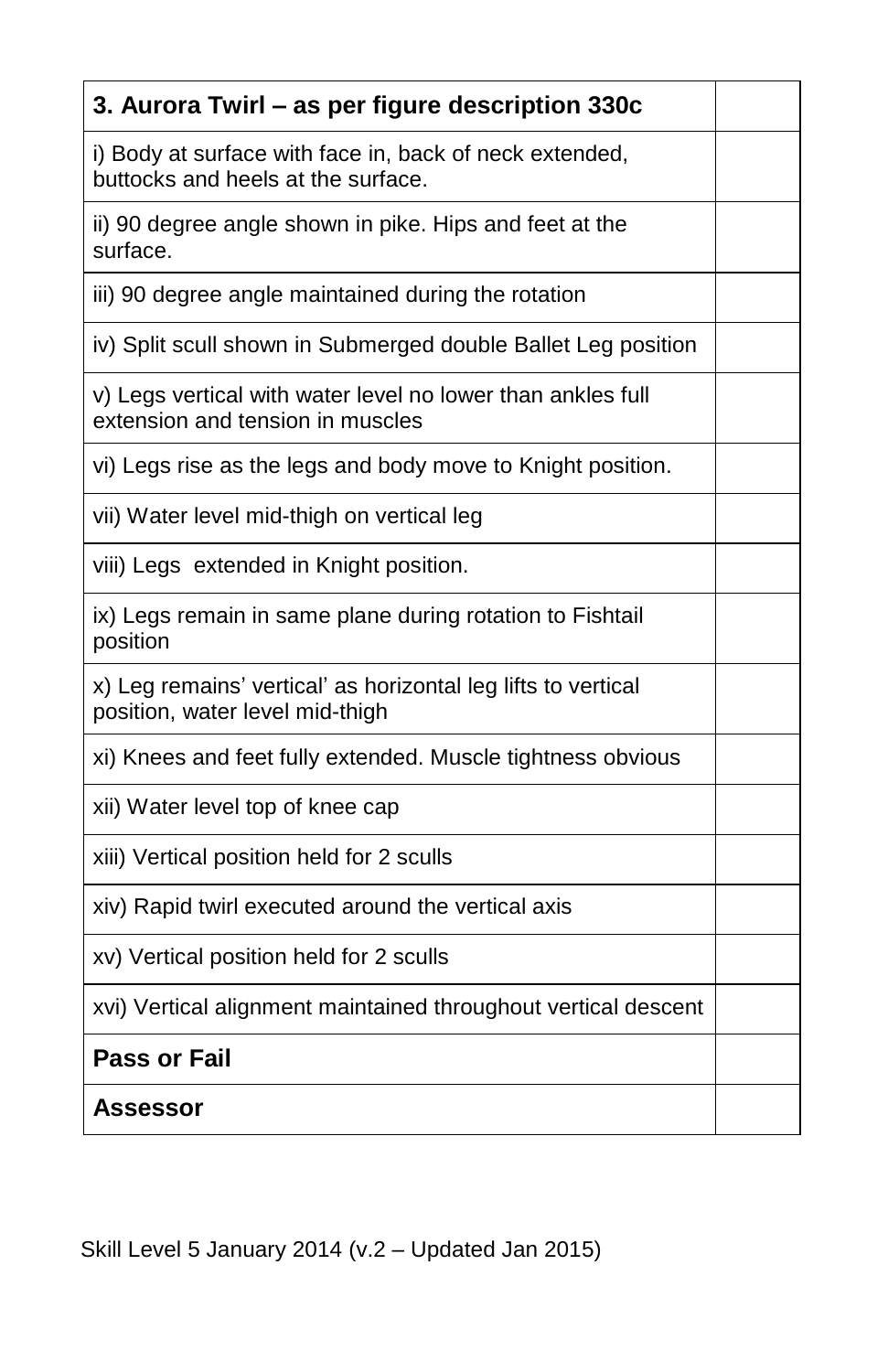| 4. London - as per figure description 154                                                         |  |
|---------------------------------------------------------------------------------------------------|--|
| i) Body horizontal with hips, thighs and feet at surface with<br>upper chest high                 |  |
| ii) A rapid Ballet Leg is assumed. Face dry and horizontal<br>foot at the surface in Ballet Leg   |  |
| iii) The Ballet Leg descends through a 'vertical' line to the<br>tuck position                    |  |
| iii) Rapidly the body rotates backwards into an Inverted Tuck<br>position                         |  |
| iv) Heels close to the buttocks and shins vertical                                                |  |
| v) The trunk unrolls as the legs are straightened to assume a<br>vertical position.               |  |
| vi) The hips move forward to bring the body to an imaginary<br>mid line between shins and hips    |  |
| vii) The trunk unrolls as the legs are straightened to assume a<br>Vertical position.             |  |
| viii) Knees and feet fully extended. Muscle tightness obvious.                                    |  |
| ix) Water level top of knee cap Position held for 2 support<br>sculls                             |  |
| x) A even descending spin of 360 degrees completed around<br>the vertical axis to heels           |  |
| xi) An even ascending spin of 360 degrees is completed to<br>the same height as prior to the spin |  |
| xii) Vertical line maintained throughout the spin                                                 |  |
| xiii) Vertical position maintained throughout vertical decent                                     |  |
| <b>Pass or Fail</b>                                                                               |  |
| Assessor                                                                                          |  |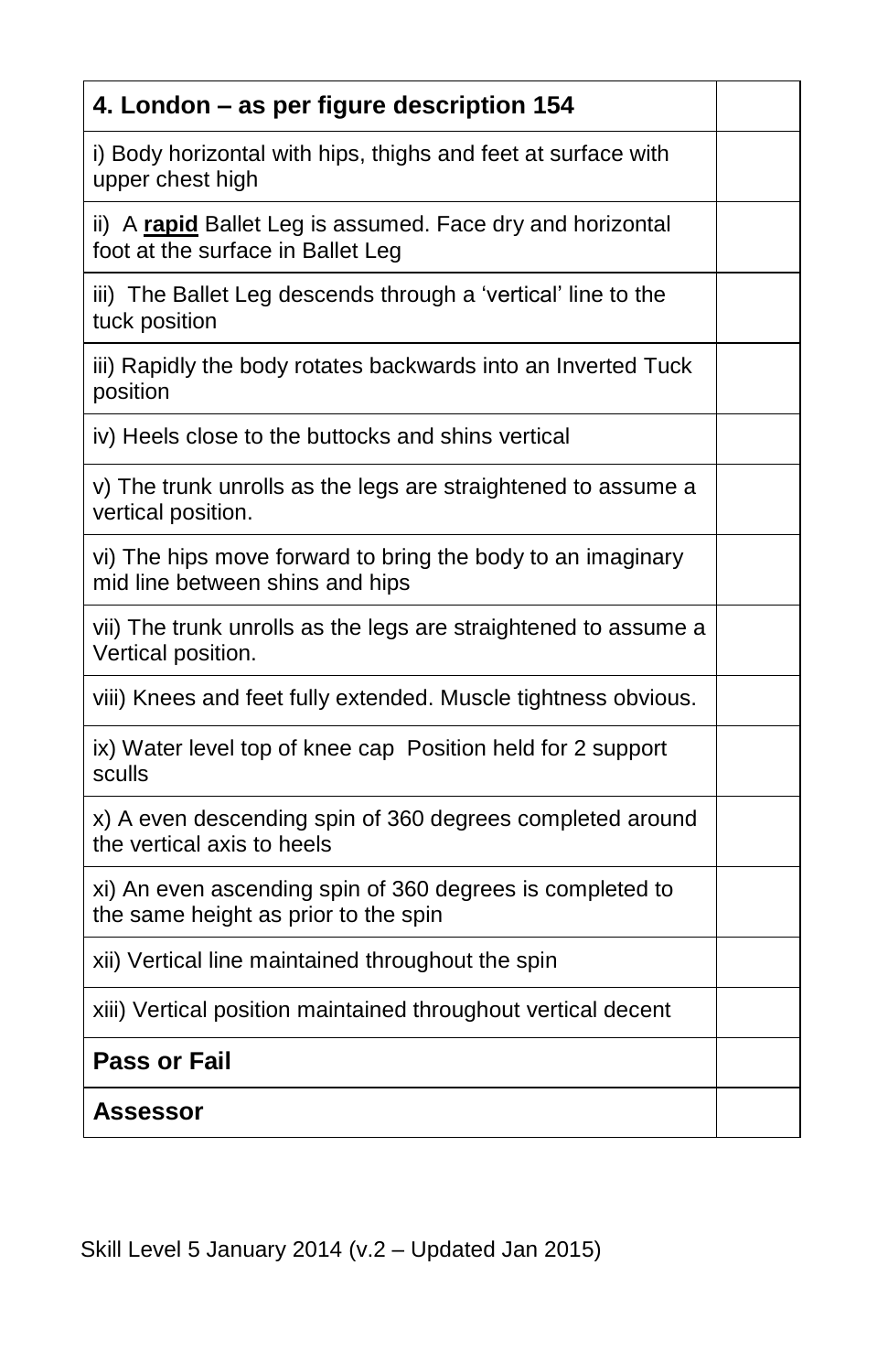| 5. Manta Ray – as per figure description 142                                                                                             |  |
|------------------------------------------------------------------------------------------------------------------------------------------|--|
| i) From back layout toe drawn along inside of horizontal leg until<br>thigh is vertical                                                  |  |
| ii) Thigh stationary leg is extended to Ballet Leg                                                                                       |  |
| iii) Both legs fully extended with knees straight, tightness obvious.                                                                    |  |
| iv) Body extended so chest is high and maximum distance between<br>ear lobes and the shoulders                                           |  |
| v) In Ballet Leg water level mid-thigh                                                                                                   |  |
| vi) Shin drawn along the surface until cut in half by the vertical leg                                                                   |  |
| vii) As body unrolls, 'vertical' leg no more than 10 degrees over the<br>face                                                            |  |
| viii) Simultaneously the leg extends to the Fishtail position                                                                            |  |
| ix) Water level 3⁄4 point on thigh. Fishtail position held for 3 support<br>sculls                                                       |  |
| x) Horizontal leg lifts in 180 degrees arch, As it passes the vertical<br>leg, both legs move simultaneously to a Surface Arch Bent Knee |  |
| xi) Waterline at top of knee cap in 'vertical' Please note this<br>position is not held                                                  |  |
| xii) In Surface Arch Bent Knee, trunk under hips and straight line<br>from the bent knee to the head (max 20 degree off vertical)        |  |
| xiii) Water level mid-thigh on bent knee                                                                                                 |  |
| xiv) Body 'stationary' as legs join to surface arch position                                                                             |  |
| xv) Body unrolls to surface head 'replacing' hips                                                                                        |  |
| xvi) Body horizontal with hips, thighs and feet at surface with upper<br>chest high                                                      |  |
| <b>Pass or Fail</b>                                                                                                                      |  |
| Assessor                                                                                                                                 |  |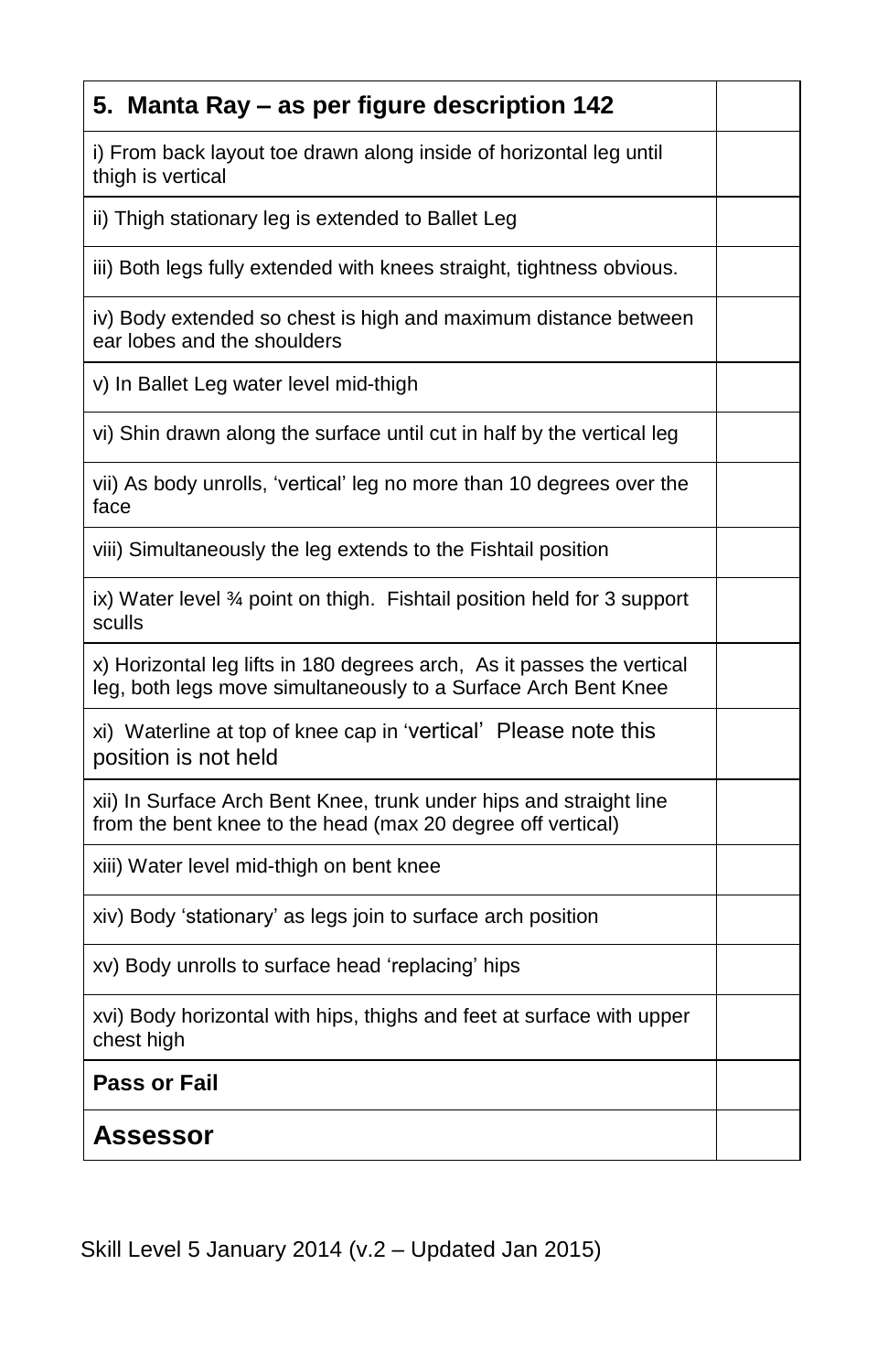| 6. Butterfly – as per figure description 343                                                                                |  |
|-----------------------------------------------------------------------------------------------------------------------------|--|
| i) Body at surface with face in, back of neck extended,<br>buttocks and heels at the surface                                |  |
| ii) 90 degree angle shown in pike. Hips and feet at the surface                                                             |  |
| iii) During lift to fishtail angle at the trunk no more than 10<br>degrees over vertical                                    |  |
| iv) Water level 3/4 point on thigh                                                                                          |  |
| v) Rapid movement to Split position. Legs 'hit surface'<br>simultaneously                                                   |  |
| vi) Even split with angle of at least 170 degrees                                                                           |  |
| vii) Shoulders and hips 'square', body vertical under hips.                                                                 |  |
| viii) Knees and ankles demonstrating extension                                                                              |  |
| ix) With minimal lateral rotation of the horizontal leg, the hips<br>rotate as the front leg is raised to Fishtail position |  |
| x) Water level 3⁄4 point on thigh.                                                                                          |  |
| xi) Leg remains vertical as horizontal lifts to Vertical position                                                           |  |
| xii) Vertical position held for 2 support sculls                                                                            |  |
| xiii) Knees and feet fully extended. Muscle tightness obvious                                                               |  |
| xiv) Water level top of knee cap or higher                                                                                  |  |
| xv) Vertical alignment maintained throughout vertical descent                                                               |  |
| <b>Pass or Fail</b>                                                                                                         |  |
| <b>Assessor</b>                                                                                                             |  |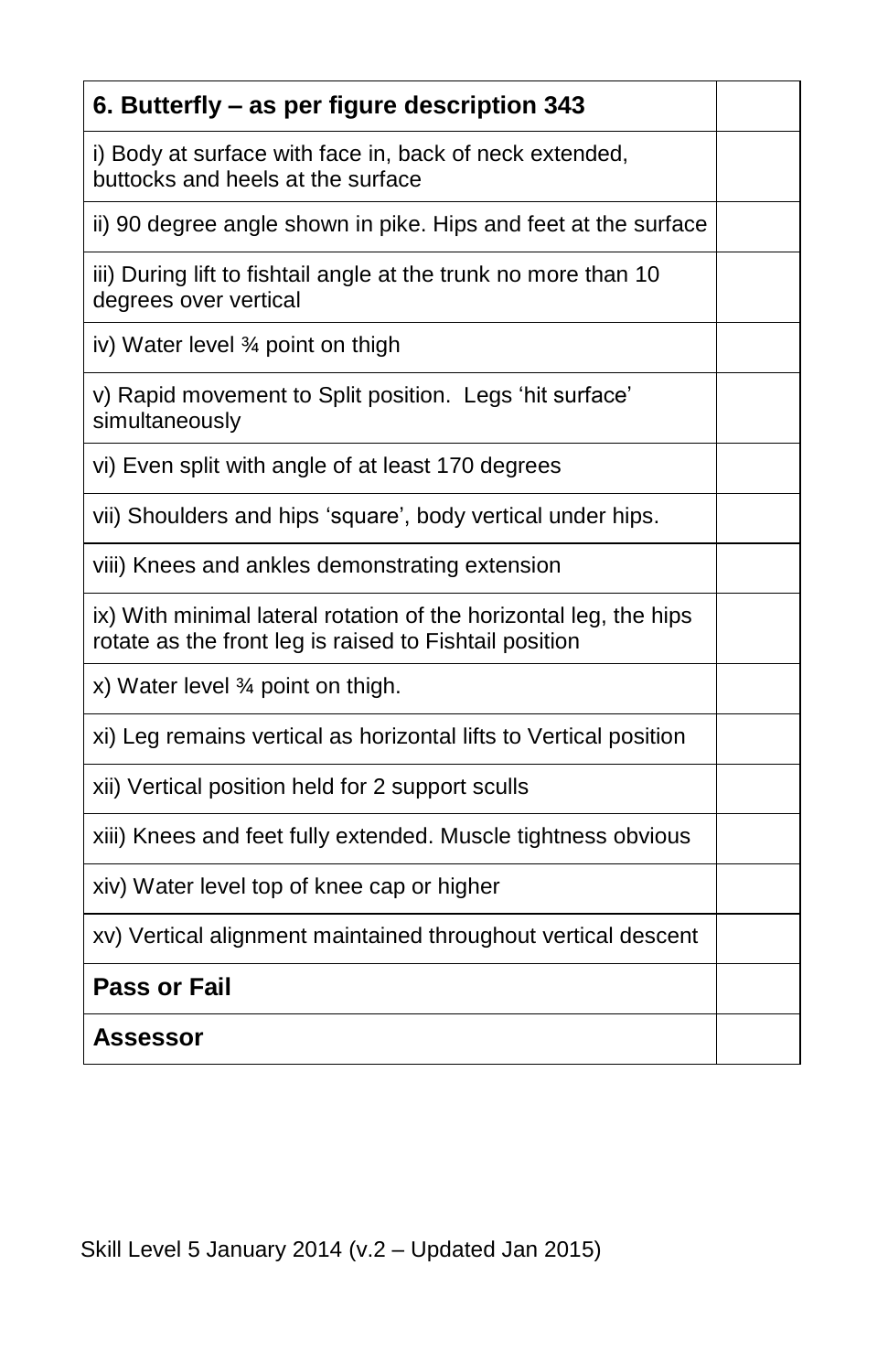| 7. Ibis Continuous Spin – as per figure description<br>112f                                      |  |
|--------------------------------------------------------------------------------------------------|--|
| i) Body horizontal with hips, thighs and feet at surface with<br>upper chest high                |  |
| ii) In Ballet Leg body extended so chest is high with back of<br>neck fully extended.            |  |
| iii) In Ballet Leg water level mid-thigh                                                         |  |
| iv) Body flat during transition to Fishtail position                                             |  |
| v) In Fishtail position water level mid-thigh                                                    |  |
| vi) Fishtail position held for 2 sculls                                                          |  |
| vii) Heel of horizontal leg to the surface, heel of vertical leg<br>points backwards             |  |
| viii) Knees and feet fully extended, muscle tightness obvious                                    |  |
| ix) 'Vertical' leg alignment maintained as horizontal leg joins                                  |  |
| x) Vertical position water level top of knee cap                                                 |  |
| xi) Vertical position held for 2 support sculls                                                  |  |
| xi) Rapid Continuous Spin of 720 degrees to the heels and<br>then continuing through the surface |  |
| xii) Vertical alignment maintained throughout the spin                                           |  |
| xiii) Rotation around the vertical axis                                                          |  |
| <b>Pass or Fail</b>                                                                              |  |
| Assessor                                                                                         |  |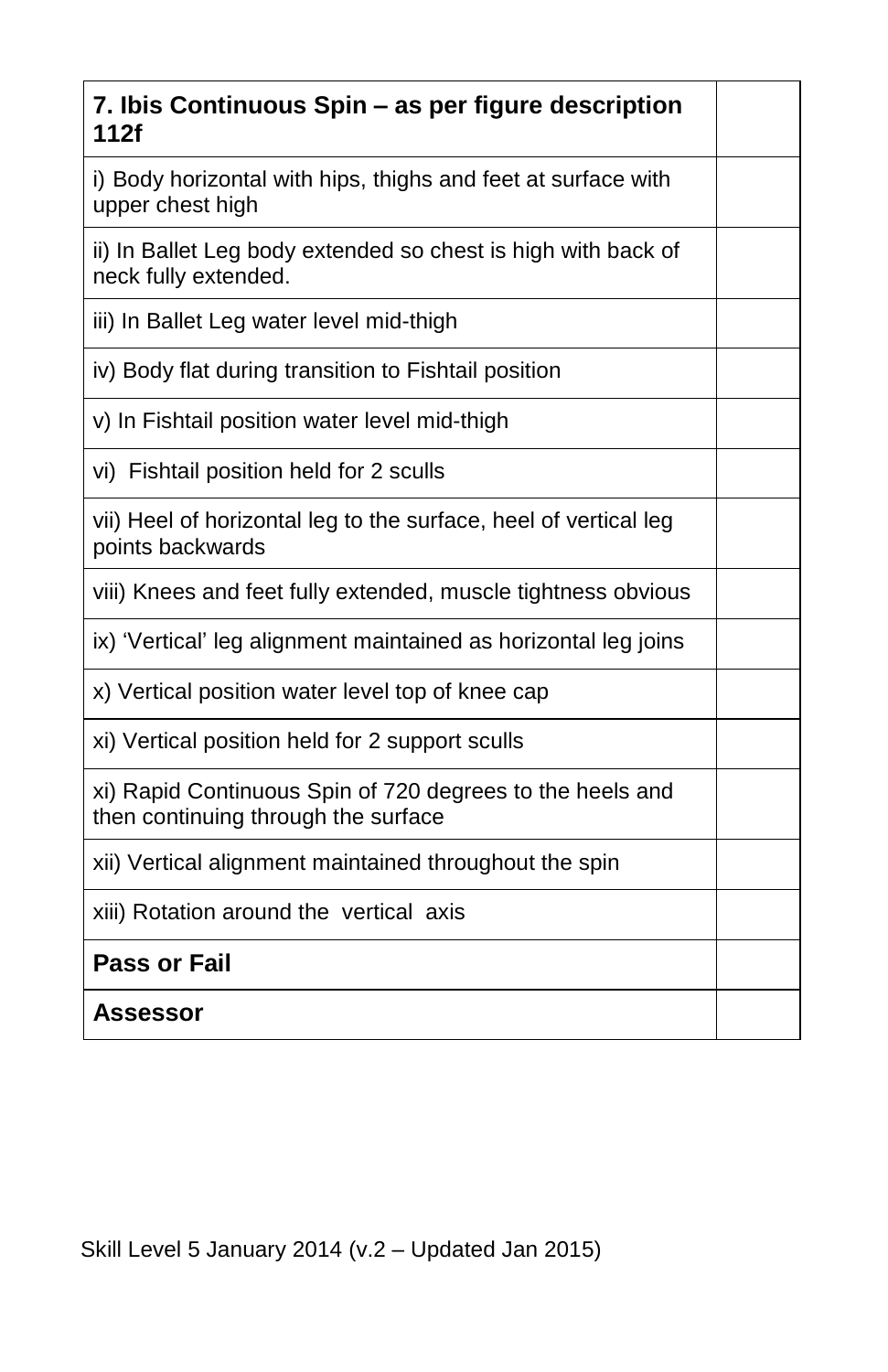| 8. Jupiter - as per figure description 325                                                     |  |
|------------------------------------------------------------------------------------------------|--|
| i) Body at surface with face in, back of neck extended,<br>buttocks and heels at the surface   |  |
| ii) 90 degree angle shown in pike. Hips and feet at the<br>surface                             |  |
| vii) During lift to Fishtail angle at the trunk no more than 10<br>degrees over piked          |  |
| viii) Water level at mid-point on thigh in Fishtail position                                   |  |
| Viv) Fishtail position held for 2 support sculls                                               |  |
| v) Angle of legs maintained during rotation to Knight position                                 |  |
| vi) Water level at mid-thigh on thigh in Knight position                                       |  |
| vii) Leg remains vertical as horizontal leg rotates around the<br>surface to Fishtail position |  |
| Viii) Water level at mid-point on thigh in Fishtail position                                   |  |
| ix) Fishtail position held for 2 support sculls                                                |  |
| x) Heel of horizontal leg to the surface, heel of vertical leg<br>points backwards.            |  |
| xi) Knees and feet fully extended, muscle tightness obvious                                    |  |
| xii) Vertical leg alignment maintained as horizontal leg joins                                 |  |
| xiii) Vertical position water level top of knee cap                                            |  |
| xiv) Vertical position held for 2 support sculls                                               |  |
| xiii) Vertical alignment maintained throughout vertical descent                                |  |
| <b>Pass or Fail</b>                                                                            |  |
| <b>Examiner</b>                                                                                |  |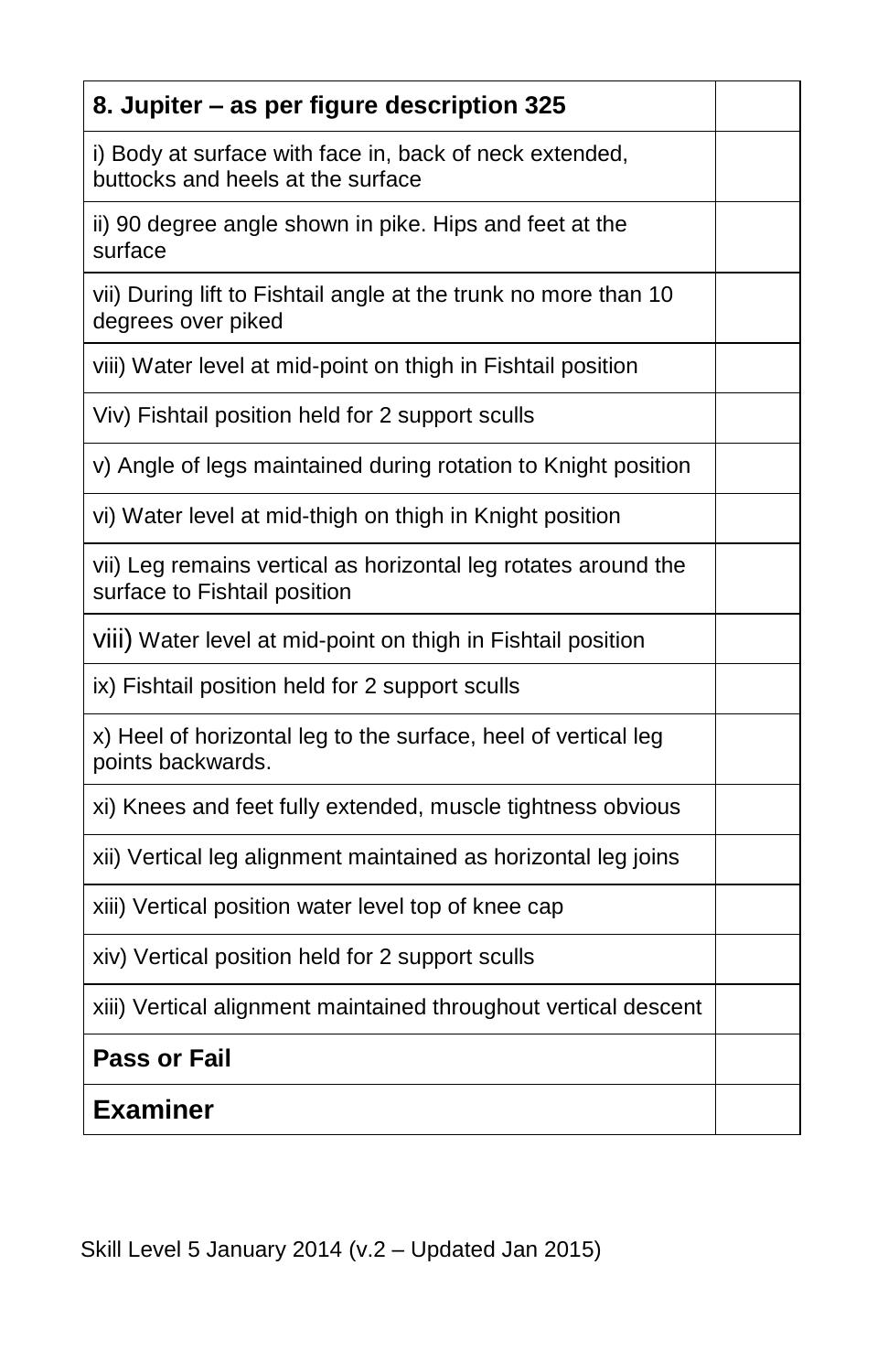| 9. Ballet leg sequence                                                                                                                                                                                                              |  |
|-------------------------------------------------------------------------------------------------------------------------------------------------------------------------------------------------------------------------------------|--|
| Travelling head first, one leg is raised straight to a Ballet<br>Leg Position, followed by the other leg to a Double<br>Ballet Leg Position. Maintaining the Double Ballet Leg<br>Position, a rotation of 360 rotation is executed. |  |
| i) Body horizontal with hips, thighs and feet at surface with<br>upper chest high                                                                                                                                                   |  |
| ii) Leg is lifted straight to Ballet Leg. Ballet Leg vertical                                                                                                                                                                       |  |
| iii) Both legs fully extended with knees straight, tightness<br>obvious.                                                                                                                                                            |  |
| iv) Body extended so chest is high and maximum distance<br>between ear lobes and the shoulders                                                                                                                                      |  |
| v) In Ballet Leg water level mid-thigh                                                                                                                                                                                              |  |
| vi) Second leg lifted straight to Ballet Leg Double position                                                                                                                                                                        |  |
| vii) Legs vertical in Ballet Leg Double position                                                                                                                                                                                    |  |
| viii) Water level at top of knees                                                                                                                                                                                                   |  |
| ix) Face parallel to the surface with chin dry                                                                                                                                                                                      |  |
| x) Through the transitions to Ballet Leg double, head first<br>travel demonstrated                                                                                                                                                  |  |
| xi) A 360 Rotation around the axis of the hips, is executed                                                                                                                                                                         |  |
| xii) Face dry throughout the rotation                                                                                                                                                                                               |  |
| xiii) Knees and feet fully extended, muscle tightness obvious                                                                                                                                                                       |  |
| <b>Pass or Fail</b>                                                                                                                                                                                                                 |  |
| Assessor                                                                                                                                                                                                                            |  |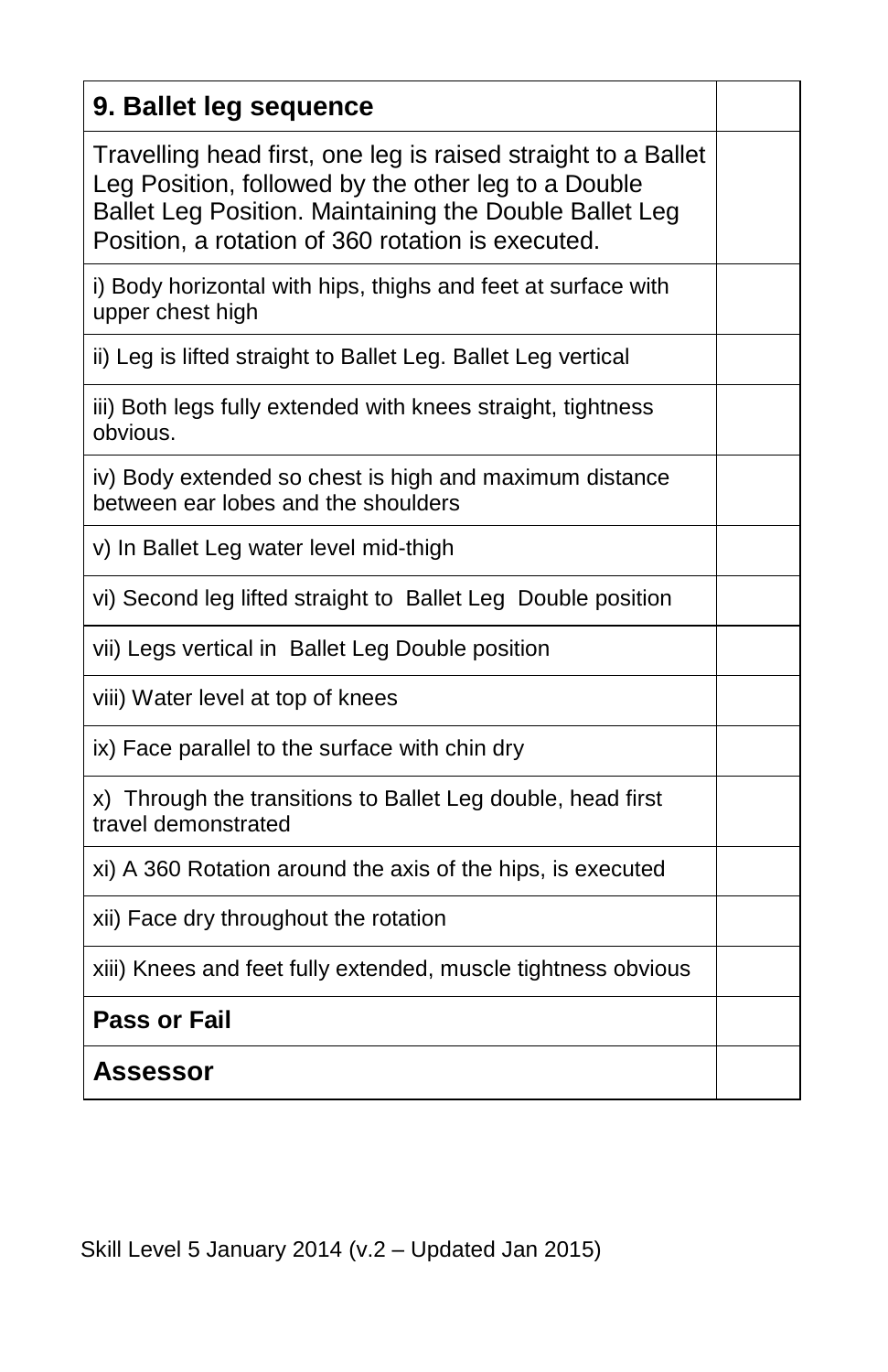| 10.8 Metres Double arm eggbeater showing<br>creative arms. 8 Metres                         |  |
|---------------------------------------------------------------------------------------------|--|
| i) Body erect with shoulders pulled down and back and level.<br>Back of neck fully extended |  |
| ii) Knee of leading leg wide of body                                                        |  |
| iii) Creative arms - arms above the water surface throughout                                |  |
| iv) Water level remaining constant throughout                                               |  |
| v) Clavicles dry                                                                            |  |
| vi) Effective leg kick to show smooth continuous action<br>demonstrating constant travel    |  |
| vii) Minimal disturbance of the water                                                       |  |
| viii) Distance travelled 8 metres.                                                          |  |
| <b>Pass or Fail</b>                                                                         |  |
| <b>Assessor</b>                                                                             |  |